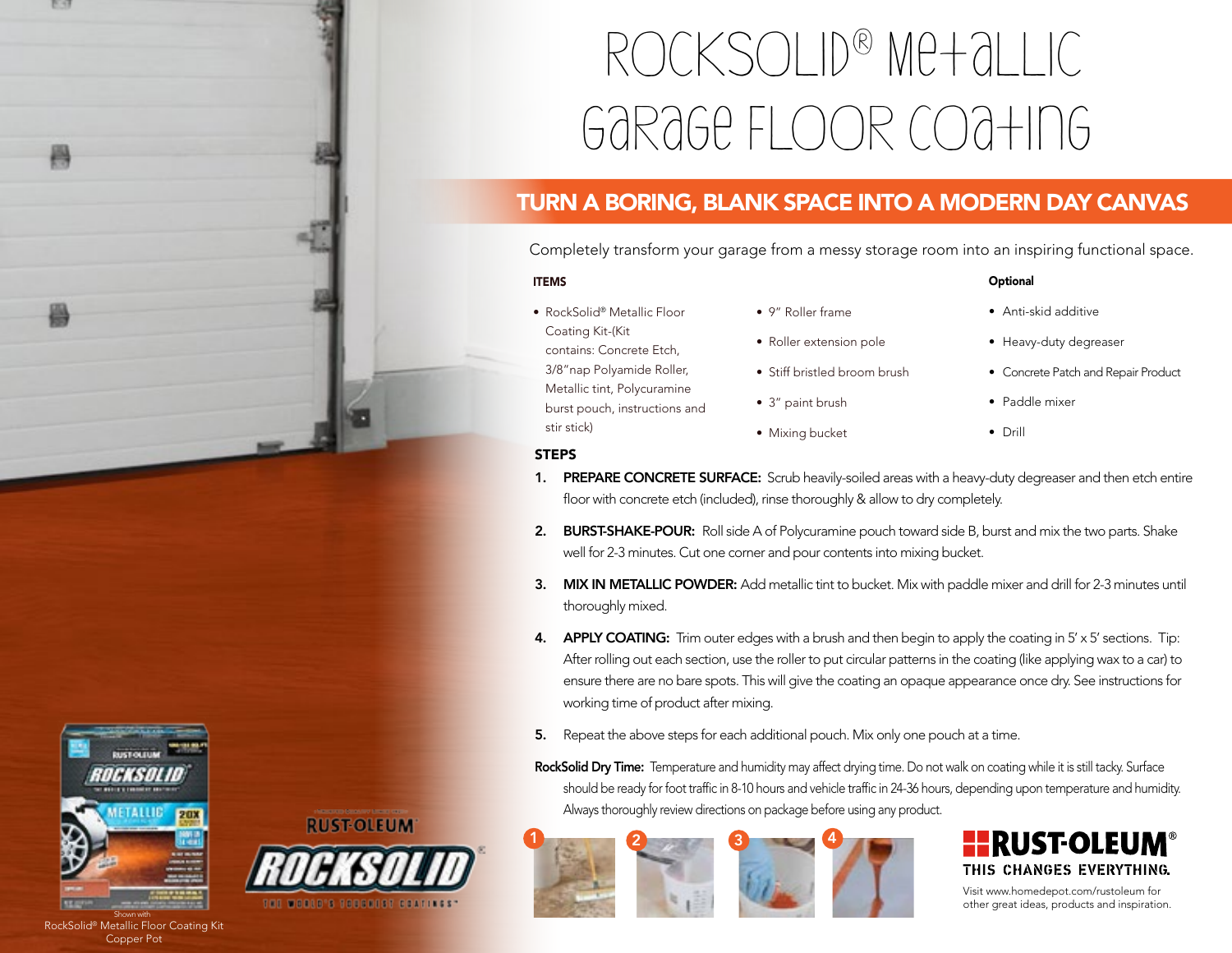





• Shop Vac • Mop & Bucket • Mixing Bucket

• 9" Roller Frame• Roller Extension Pole • 3" Paint Brush

## **ITEMS NEEDED**

• RockSolid® Metallic Floor Coating Kit (Kit contains: Concrete Etch, 3/8"nap Polyamide Roller, Metallic tint,

Polycuramine burst pouch, instructions • Paddle Mixer and stir stick)

- RockSolid® Clear Topcoat(optional)
- 60 to 80 grit sandpaper
- Pole Sander or Orbital Hand Sander
- Acetone or Denatured Alcohol



As shown, RockSolid Metallic Brown

# **RockSolid® Metallic Floor Coating**

# **APPLY ROCKSOLID® OVER TILE TO GIVE IT A SPARKLING NEW LOOK**

**Step 1: Deglaze entire tile surface** using 60 to 80 grit sandpaper on <sup>a</sup> pole or orbital sander. Vacuum all sanding dust from surface using <sup>a</sup> shop vac. This step is very important.

**Step 2: Clean entire surface** using Acetone or Denatured Alcohol. Rinse iusing a mop and clean water. Let Dry.

**Step 3: Burst‐Shake‐Pour.** Roll Side A of Polycuramine® pouch toward Side B. Burst and mix the two parts. Shake well for 2‐3 minutes, cut one corner and pour contents in mixing bucket.

**Step 4: Mix in Metallic Tint.** Add metallic tint to bucket of liquid and mix with <sup>a</sup> paddle mixer for 2‐3 minutes until thoroughly mixed.

**Step 5: Apply Coating.** Trim outer edges using <sup>a</sup> brush and then begin to apply coating in 5'x 5' sections. Tip: After rolling out each section, use the roller to put circular patterns in coating (like applying wax to <sup>a</sup> car) to ensure there are no bare spots. See instructions for working time of product after mixing.

**Step 6: Apply RockSolid Clear Coat (optional)** for added protection and gloss. For a slip-resistant surface, add anti-skid additive prior to application. This is especially recommended for high moisture areas like bathrooms.

*Always thoroughly review instructions before using any product*

**Tip:** For an extra smooth look, use RockSolid® Clear Topcoat as a "primer coat" first to fill in grout lines, followed by RockSolid® Metallic Floor Coating. For <sup>a</sup> look with visible grout lines, apply RockSolid® Metallic directly onto prepped tile. \*For Horizontal Surfaces Only

\*Coverage rates will be reduced due to porosity of the tile substrate.